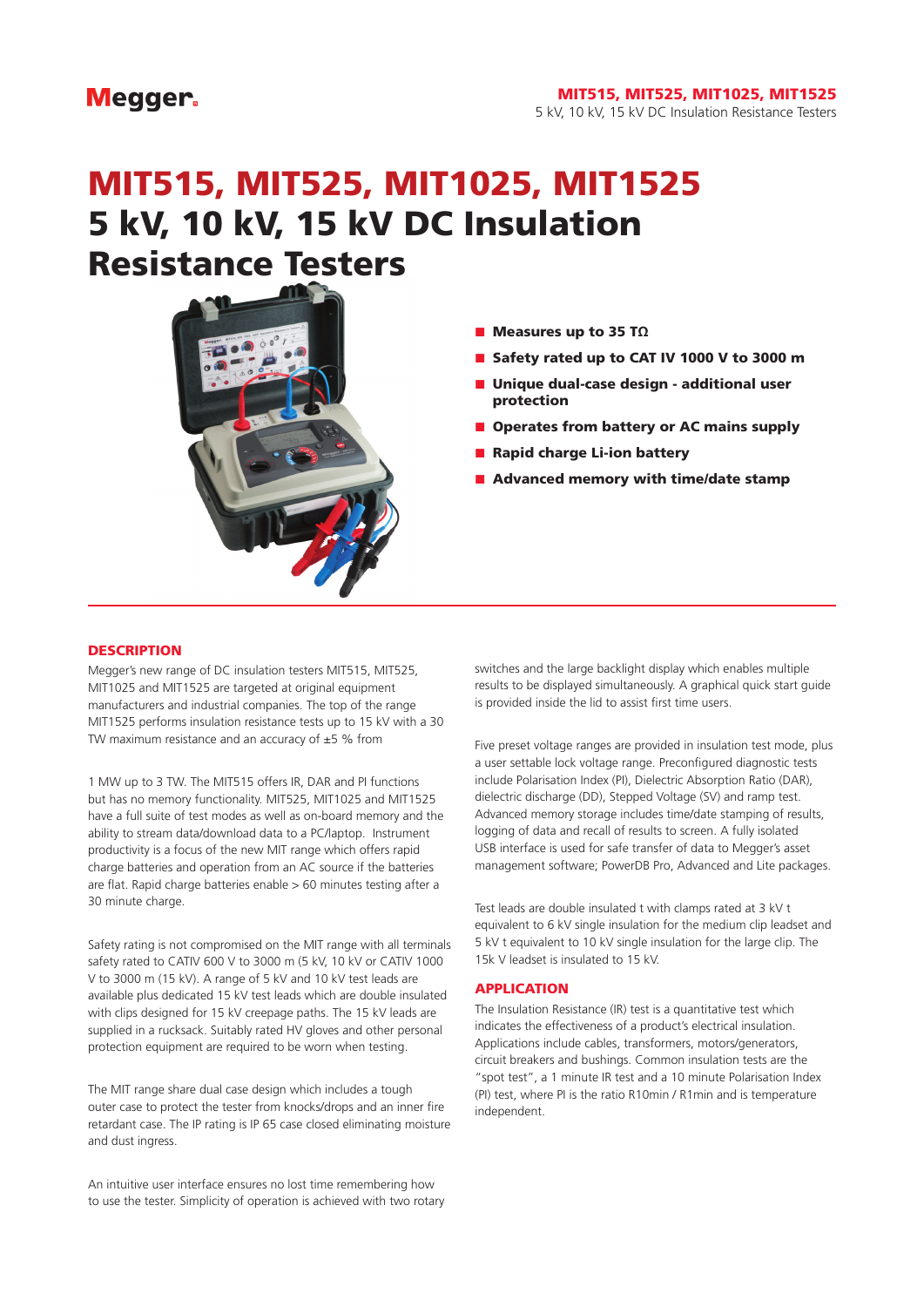

#### FEATURES AND BENEFITS

- Insulation resistance up to 30 TW @ 15 kV, 20 TW @ 10kV, 10 TW @ 5 kV
- IR, Timed IR, DAR, PI, DD, SV and ramp diagnostic tests
- $\blacksquare$  High current 3 mA short circuit current
- $\blacksquare$  High noise immunity 3 mA (5 kV and 10 kV) 6 mA (15 kV) of noise rejection
- **■** Li-ion battery up to 6 hrs continuous testing  $@$  5 kV with a 100M load, battery meets IEC 2133
- Safety rating: CATIV 600 V to 3000 m (5 kV, 10 kV) CATIV 1000 V to 3000 m (15 kV)
- Large LCD display with backlight
- Dedicated voltmeter function (30 V to 660 V)
- Advanced memory, on screen recall and real time clock for date/ time stamped results
- Download of on-board results via USB interface
- PowerDB Lite asset management software
- Recorded temperature (measured by independent instruments) can be saved with test result
- PowerDB Lite asset management software supplied
- MIT515, MIT525 and MIT1025 safety rated at CAT IV 600 V (maintained to 3000 m altitude)
- MIT1525 safety rated at CAT IV 1000 V (maintained to 3000 m altitude)

| <b>SPECIFICATIONS</b> |  |  |  |  |
|-----------------------|--|--|--|--|
|-----------------------|--|--|--|--|

| <b>AC voltage (auto-</b><br>ranging) | 5 kV, 10 kV: 90-264 V rms, 47- 63 Hz<br>100 VA<br>15 kV: 90-264 V rms, 47- 63 Hz 200 VA                                                                                                                                                                                                                                                                                                                        | Capao                                              |
|--------------------------------------|----------------------------------------------------------------------------------------------------------------------------------------------------------------------------------------------------------------------------------------------------------------------------------------------------------------------------------------------------------------------------------------------------------------|----------------------------------------------------|
| <b>Battery charge time</b>           | 2.5 hours deep discharge,<br>2 hours normal discharge                                                                                                                                                                                                                                                                                                                                                          | Capao                                              |
| <b>Battery life</b>                  | 11.1 V, 5.2Ah Li-ion batteries, meet IEC<br>62133:2003, MIT1525 has 2 battery<br>packs<br>Battery life MIT515, MIT525: 6 hours<br>(typical) continuous testing at 5 kV with<br>a 100 MW load<br><b>Battery life MIT1025:</b> 4.5 hours (typical)<br>continuous testing at 10 kV with a 100<br>MW load<br><b>Battery life MIT1525:</b> 4.5 hours (typical)<br>continuous testing at 15 kV with a 100<br>MW load | Capao<br>meas<br>Curre<br>Curre<br>Interf<br>Voltm |
| Test voltage                         | <b>MIT515, MIT525:</b><br>250 V, 500 V, 1000 V, 2500 V, 5000 V, VL<br>MIT1025:<br>500 V, 1000 V, 2500 V, 5000 V, 10000<br>V, VL<br>MIT1525:<br>1000 V, 2500 V, 5000 V, 10000 V, 15000<br>V, VL                                                                                                                                                                                                                 | Voltm<br><b>Timer</b><br>Memo                      |
| Lock test voltage                    | 40 V to 1 kV in 10 V steps,<br>1 kV to 5 kV in 25 V steps,<br>5 kV to 15 kV in 25 V steps                                                                                                                                                                                                                                                                                                                      | Test n<br>Interf                                   |
| Test voltage accuracy                | +4%, -0%, ±10 V nominal test voltage<br>at 1 G $\Omega$ load (0°C to 30°C)                                                                                                                                                                                                                                                                                                                                     | Real t                                             |

| <b>Resistance range</b>             |              |                                 | 10 k to 15 TΩ @ 5 kV,                             |        |        |  |
|-------------------------------------|--------------|---------------------------------|---------------------------------------------------|--------|--------|--|
|                                     |              |                                 | 10 k to 35 TΩ @ 10 kV,                            |        |        |  |
|                                     |              |                                 | 10 k to 35 TΩ @ 15 kV                             |        |        |  |
| Accuracy                            |              |                                 |                                                   |        |        |  |
|                                     |              | MIT515, MIT525 accuracy (23 °C) |                                                   |        |        |  |
|                                     | 5000 V       | 2500 V                          | 1000 V                                            | 500 V  | 250 V  |  |
| ±5% to                              | 1 TW         | 500 GW                          | 200 GW                                            | 100 GW | 50 GW  |  |
| $\pm 20\%$ to 10 TW                 |              | 5 TW                            | 2 TW                                              | 1 TW   | 500 GW |  |
|                                     |              |                                 |                                                   |        |        |  |
| MIT1025 accuracy (23 °C)            |              |                                 |                                                   |        |        |  |
|                                     | <b>10 kV</b> | 5000 V                          | 2500 V                                            | 1000 V | 500 V  |  |
| $±5\%$ to                           | 2 TW         | 1 TW                            | 500 GW                                            | 200 GW | 100 GW |  |
| ±20% to                             | 20 TW        | 10 TW                           | 5 TW                                              | 2 TW   | 1 TW   |  |
| MIT1525 accuracy (23 °C)            |              |                                 |                                                   |        |        |  |
|                                     | <b>15 kV</b> | <b>10 kV</b>                    | 5000 V                                            | 2500 V | 1000 V |  |
| $±5\%$ to                           | 3 TW         | 2 TW                            | 1 TW                                              | 500 GW | 200 GW |  |
| $\pm 20\%$ to                       | 30 TW        | 20 TW                           | 10 TW                                             | 5 TW   | 2 TW   |  |
| <b>Guard terminal</b>               |              |                                 | Guards out parallel leakage resistance            |        |        |  |
| performance                         |              |                                 | down to 250 k $\Omega$ with a maximum             |        |        |  |
|                                     |              |                                 | additional resistance error of 1% with a          |        |        |  |
|                                     |              |                                 | 100 MO load                                       |        |        |  |
| <b>Display</b>                      |              |                                 | <b>Analogue</b> : 100 k $\Omega$ to 10 T $\Omega$ |        |        |  |
|                                     |              |                                 | <b>Digital:</b> 10 k $\Omega$ to 305 T $\Omega$   |        |        |  |
| Short circuit/charge                |              |                                 | 3 mA @ 5 kV, 10 kV, 15 kV                         |        |        |  |
| current                             |              |                                 |                                                   |        |        |  |
|                                     |              |                                 |                                                   |        |        |  |
| <b>Insulation test</b>              |              |                                 | <b>Alarm:</b> 100 kW to 10 GW                     |        |        |  |
| <b>Capacitor charge</b>             |              |                                 | <b>MIT515, MIT525</b> <3 s/ $\mu$ F at 3 mA to 5  |        |        |  |
|                                     |              | kV                              |                                                   |        |        |  |
|                                     |              |                                 | <b>MIT1025</b> <5 s/ $\mu$ F at 3 mA to 10 kV     |        |        |  |
|                                     |              |                                 | MIT1525 <7.5 s/µF at 3 mA to 15 kV                |        |        |  |
| <b>Capacitor discharge</b>          |              |                                 |                                                   |        |        |  |
|                                     |              |                                 |                                                   |        |        |  |
| <b>Capacitance range</b>            |              |                                 | With test voltage set above 500 V                 |        |        |  |
|                                     |              | $25 \mu F$                      | MIT515, MIT525 MIT1025: 10 nF to                  |        |        |  |
|                                     |              |                                 |                                                   |        |        |  |
|                                     |              |                                 | MIT1525: 10 nF to 50 µF                           |        |        |  |
| Capacitance<br>measurement accuracy |              |                                 | $±10\%±5$ nF                                      |        |        |  |
|                                     |              |                                 |                                                   |        |        |  |
| <b>Current range</b>                |              |                                 | 0.01 nA to 6 mA                                   |        |        |  |
| <b>Current accuracy</b>             |              |                                 | $\pm 5\%$ $\pm 0.2$ nA at all voltages (23 °C)    |        |        |  |
| Interference                        |              |                                 | <b>MIT515, MIT525:</b> 3 mA from 450 V to         |        |        |  |
|                                     |              | $5$ kV                          |                                                   |        |        |  |
|                                     |              |                                 | <b>MIT1025:</b> 3 mA from 960 V to 10 kV          |        |        |  |
|                                     |              |                                 | <b>MIT1525:</b> 6 mA from 2100 V to 15 kV         |        |        |  |
| Voltmeter range                     |              |                                 | 30 V to 660 V ac or dc,                           |        |        |  |
|                                     |              |                                 | $45Hz - 65Hz$                                     |        |        |  |
| <b>Voltmeter accuracy</b>           |              | $±3\%$ , $±3V$                  |                                                   |        |        |  |
|                                     |              |                                 |                                                   |        |        |  |
| <b>Timer range</b>                  |              |                                 | Up to 99 minutes 59 seconds,                      |        |        |  |
|                                     |              |                                 | 15 second minimum setting                         |        |        |  |
| <b>Memory capacity</b>              |              |                                 | 5.5 hours logging @                               |        |        |  |
|                                     |              |                                 | 5 sec intervals                                   |        |        |  |
|                                     |              |                                 |                                                   |        |        |  |
| <b>Test modes</b>                   |              |                                 | IR, IR(t), DAR, PI, SV, DD, ramp test             |        |        |  |
|                                     |              |                                 |                                                   |        |        |  |
| <b>Interface</b>                    |              |                                 | USB type B (device)                               |        |        |  |
| Real time output                    |              |                                 | 1 Hz output readings (V, I, R)                    |        |        |  |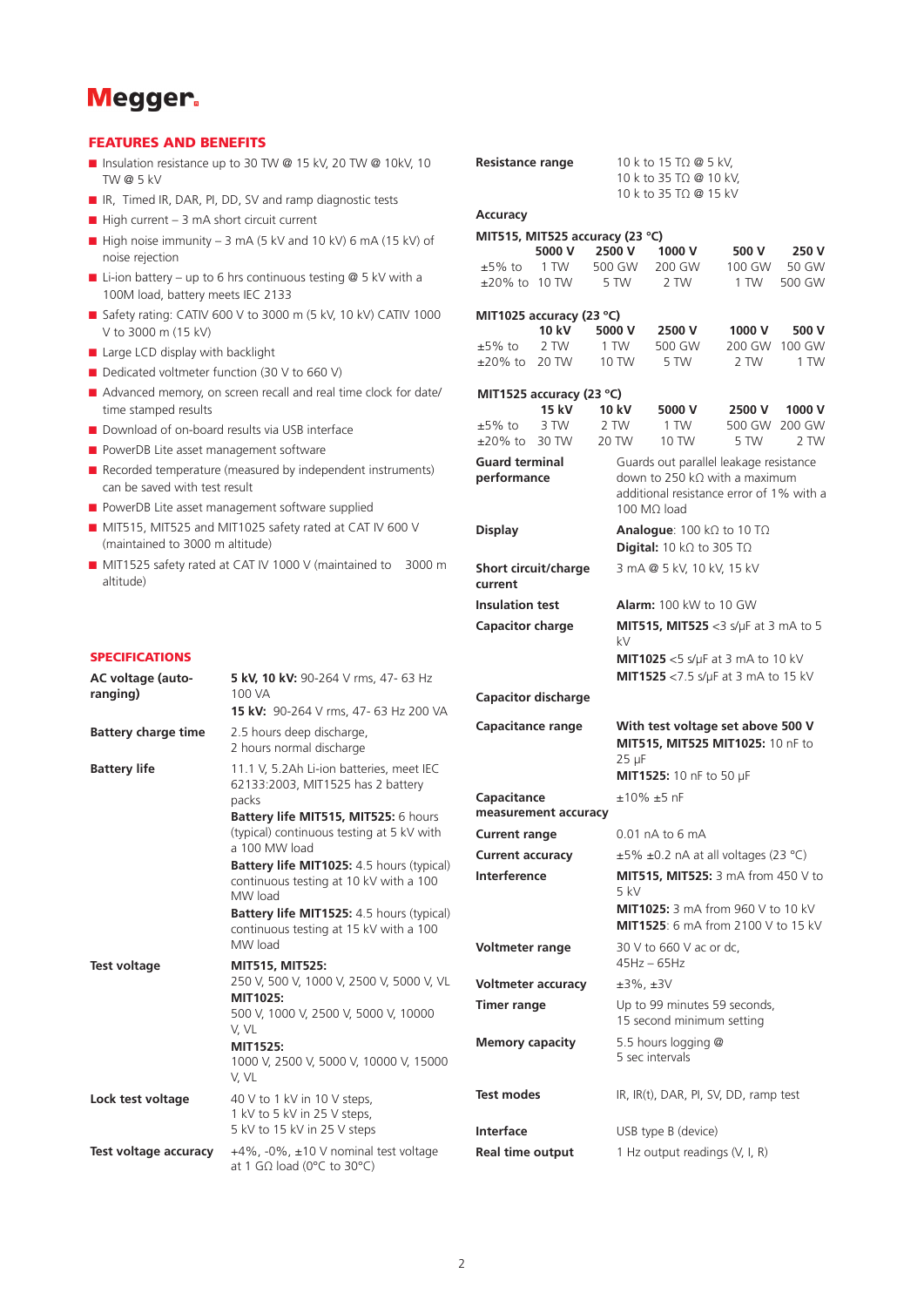## Megger.

| <b>ENVIRONMENTAL</b>                                           |                                       | <b>SAFETY</b>     |                                                                                                       |
|----------------------------------------------------------------|---------------------------------------|-------------------|-------------------------------------------------------------------------------------------------------|
| <b>Maximum altitude</b>                                        | 3000 m (5 kV, 10 kV)<br>3000 m (15 kV | Safety            | <b>MIT515, MIT525 MIT1025: CAT IV 600</b><br>V to 3000 m altitude<br>MIT1525: CAT IV 1000 V to 3000 m |
| <b>Operating temperature</b> -20 $\degree$ C to 50 $\degree$ C |                                       |                   | altitude<br>Meets the requirements of IEC 61010-1,                                                    |
| range                                                          |                                       | <b>EMC</b>        | Meets the requirements of IEC61326-1                                                                  |
| Storage temperature<br>range                                   | $-25$ °C to 65 °C                     | <b>Dimensions</b> | MIT515, MIT525, MIT1025: L 315 mm                                                                     |
| <b>Humidity</b>                                                | 90% RH non-condensing at 40 °C        |                   | x W 285 mm x H 181 mm                                                                                 |
| IP rating                                                      | IP65 (lid closed), IP40 (lid open)    |                   | <b>MIT1525:</b> L 360 mm x W 305 mm x H<br>194 mm                                                     |
|                                                                |                                       | Weight            | MIT515, MIT525, MIT1025: 4.5 kg<br>MIT1525: 6.5 kg                                                    |